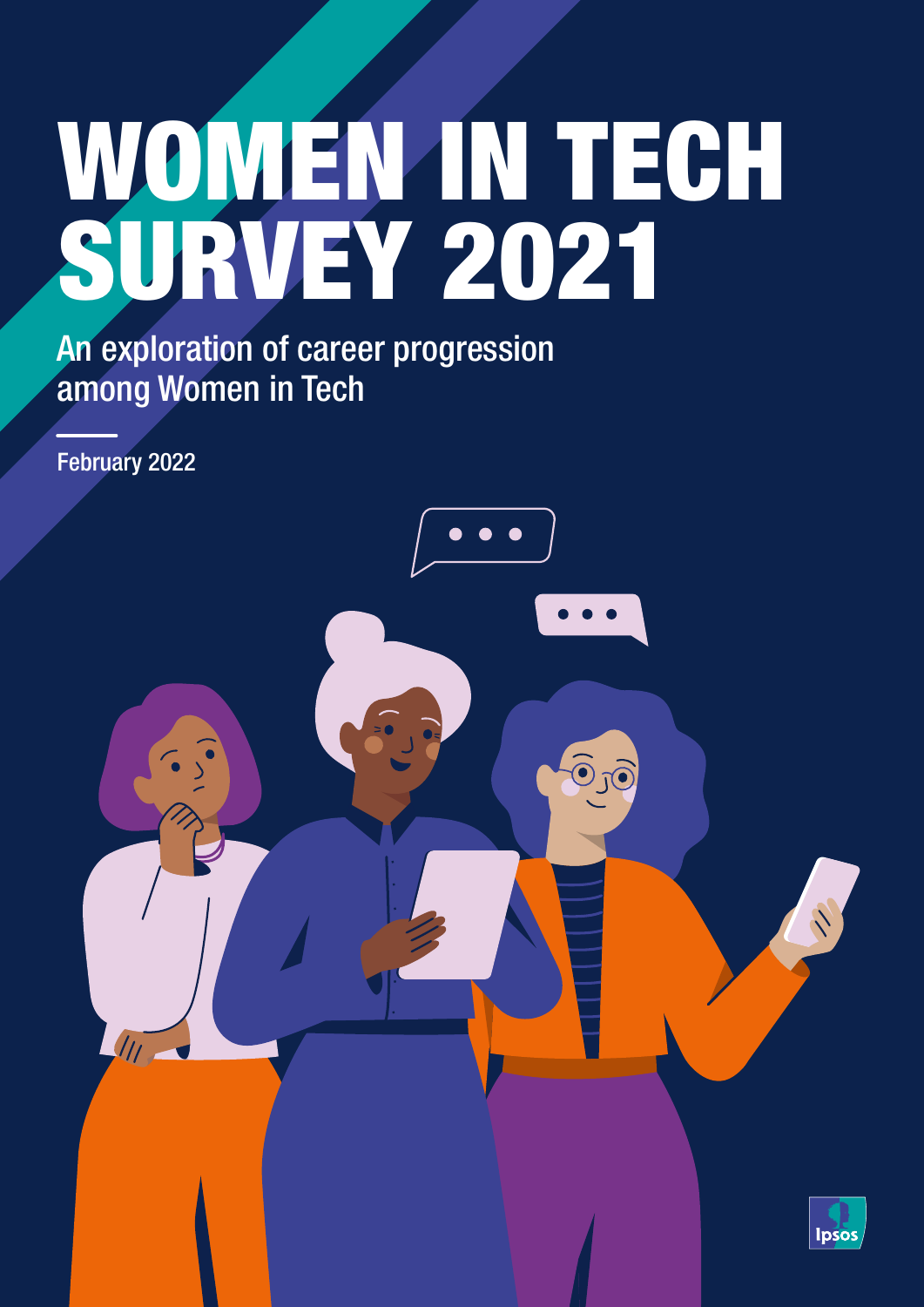# FOREWORD

Six years ago, WeAreTheCity created WeAreTechWomen as a platform to help women in the tech industry thrive in their careers. Since then, we have built an amazing community of over 50,000 women through that platform, and we have hosted over 50 tech events, forums and workshops to connect, engage and upskill that community.

In 2017, the British Computing Society reported that there were about 17% of women working in technology. In 2021, global recruiters Harvey Nash Group stated that only 15% of those working in tech were women, according to their Technology and Talent Study 2021. It is clear there is work to be done in terms of attracting women to the sector, retaining the talent we have alongside developing programmes and initiatives that offer support to those who wish to rise to the top.

In 2021, WeAreTechWomen and the Tech Talent Charter commissioned Ipsos to conduct new research. Participants were recruited using the WeAreTechWomen network and other associated networks. Key objectives were to explore the perceived barriers for the women surveyed in terms of progressing their careers, as well as to identify what was important to them when seeking new roles. This report highlights the key issues they raised and provides recommendations to organisations that are committed to addressing the imbalance of women in tech and supporting the careers of their female tech talent.

The research data shows mixed results. There is good news that those tech women surveyed are attracted to organisations by higher salaries and supportive managers. And while one in five are considering leaving their current roles, this is broadly in line with other current data across sectors around the "Great Resignation" – and 80% actually intend to remain in a tech role or in the tech sector. That's positive for organisations which are being proactive about their gender balance efforts, but it still has the potential to cause significant damage to the overall sector representation which is starting from such a low base. The report highlights that the tech women surveyed are flagging issues about a lack of clarity and transparency around career paths in their organisations. While mentoring appears to be of some benefit, it's not enough - and only 49% are aware of what sponsorship relationships are. Depressingly in this day and age, more than half of respondents (52%) still feel that their gender limits them in their careers.

Looking across the results, it's obvious that efforts by organisations around pay gap reporting, reward transparency, and good people management skills must continue. Meanwhile, there's a real opportunity for organisations to step up with more of what tech women are asking for, around clear, unbiased processes across the employee lifecycle, more skills development opportunities, and useful communications around how to get ahead. This should be further supported by building out

sponsor and sponsee capabilities with leaders and tech talent from diverse backgrounds as standard practice, empowering organisations to make more informed talent decisions and accelerate progress on gender balance all the way through the pipeline.

Our work to enable tech women to navigate to better opportunities and fully realise their career potential in inclusive organisations carries on. I hope that the findings in this report provoke more specific thought, dialogue, action and measurable outcomes that move the needle dramatically forward from that 15% female representation figure for the tech sector once and for all.

### Vanessa Vallely OBE

CEO, WeAreTechWomen

BCS report [- Click here >](https://www.bcs.org/media/4050/diversity-report-2017.pdf) Harvey Nash Report - [Click here >](https://assets.website-files.com/5da4969031ca1beeb3e008e0/606c68004ad5b623de6be5f7_HarveyNashGroupTT2021a.pdf)  of transparent promotion structures, mentoring and sponsorship as well as good management and culture. The talent gap continues to grow, and women are key to filling it. There are great actionable insights here, but it requires leadership, commitment and action. Every company willing to do this will reap the benefits.

### Debbie Forster MBE

CEO, Tech Talent Charter

While it is deeply frustrating to see the numbers of women in tech at a plateau, there is much in this report to be optimistic about, IF you are an employer who is willing to act on it. We can see that women can be attracted to tech, can love tech, can be very successful and will want to stay in tech IF we as employers get it right. It is great to see that salary is being called out as a key factor, emphasising the positive impact and ongoing need for gender pay reporting. It is also positive to see other things that employers with smaller budgets can do to get it right in terms (conscious and unconscious) and policies that acknowledge the distinctive needs of on women's likelihood to remain within an with WeAreTheCity to give leaders in tech balance in their organisations. Sue Phillips, President, Ipsos Gender Balance Network

Few disagree that a better gender balance is better for the technology industry and those working in the myriad of tech functions within every business. As with all companies addressing similar challenges, there is no silver bullet which will bring overnight change. However, this research highlights the potential cost of doing nothing (1 in 5 women working in tech are thinking of leaving their current role). This is not about fixing women. This is more about fixing the environment and culture in which they work. Transparency of promotion opportunities, increased awareness of bias working women could all have material impact organisation. Ipsos has been proud to partner some clear actions that will improve the gender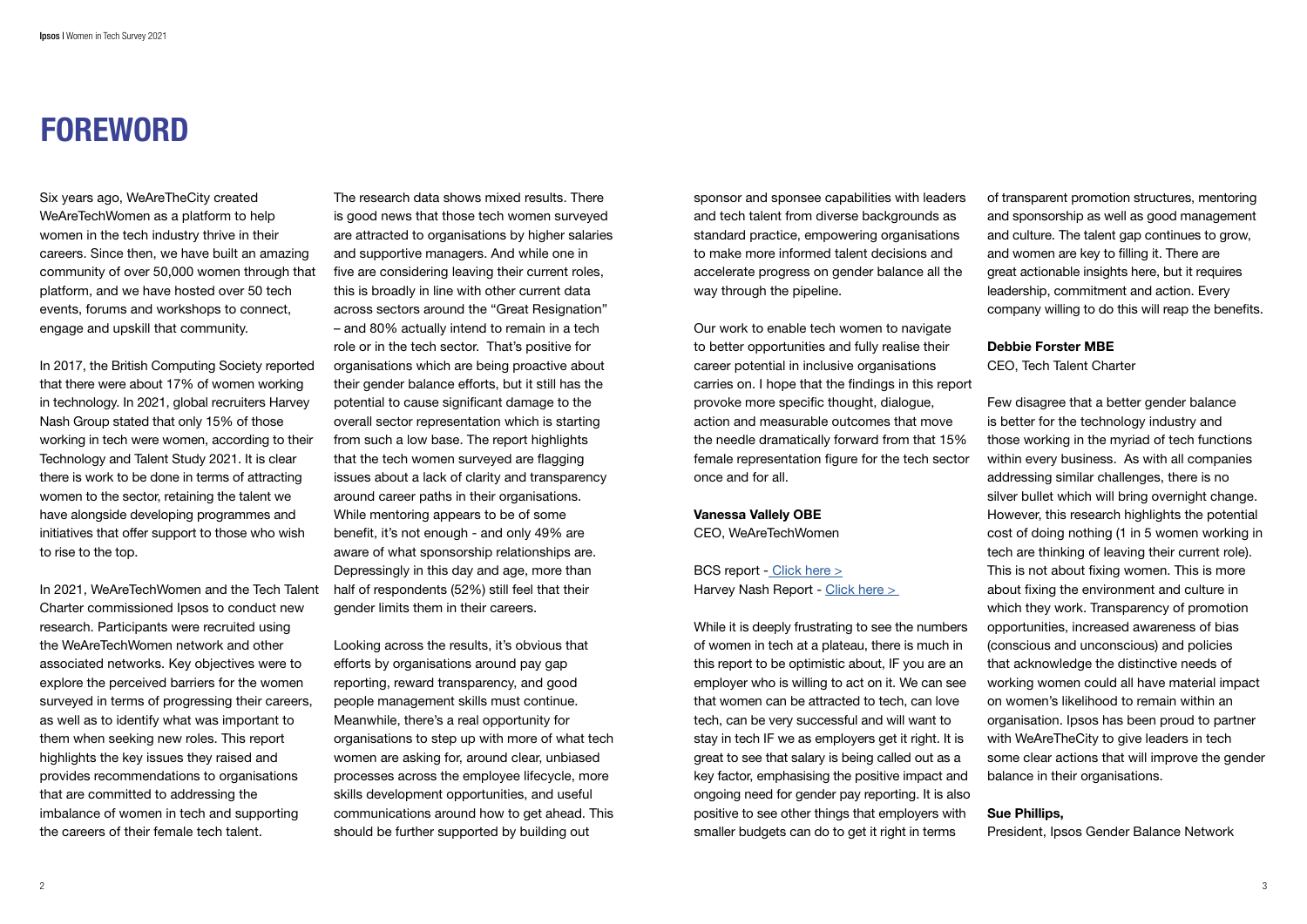06 **Highlights** 

08 **Background** 

# CONTENTS

# 10 Why women choose Tech/satisfaction with current role

12 Female representation and male allyship

# 13

Key barriers to career progression and personal fulfilment

15 Mentoring, sponsorship and networks

18 A systemic issue

20 Case studies

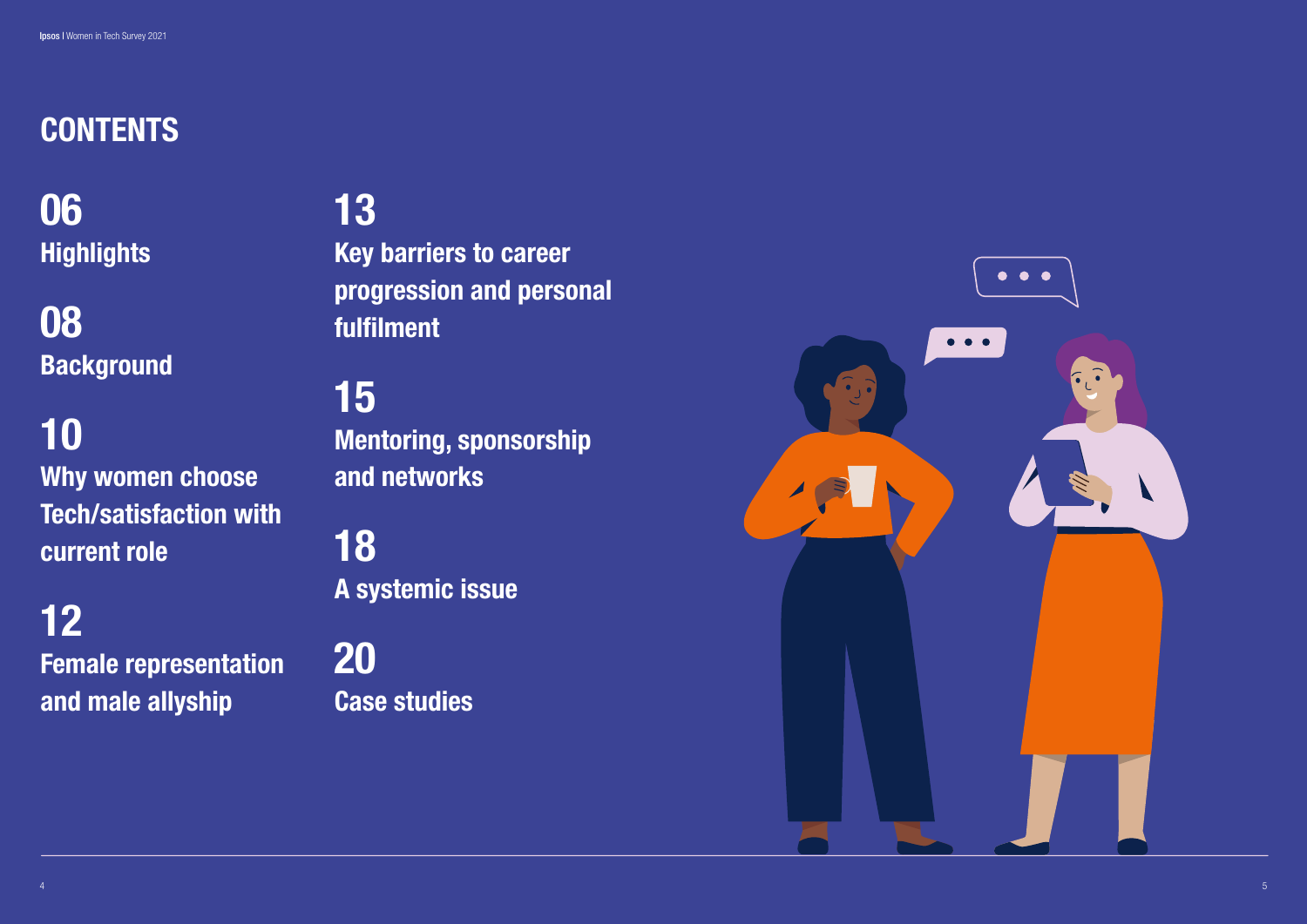

7

# HIGHLIGHTS

### Approach

This research project was conducted by Ipsos and Tech Talent Charter on behalf of WeAreTechWomen. Between May and September 2021, a total of 363 women who work in tech shared their views on their careers and motivations in an online survey. An additional six women took part in qualitative depth interviews in October 2021. Participants were recruited via the WeAreTechWomen network and associated networks, and as such, the findings represent the views of those taking part in the research and cannot be taken as representative for all women working in tech.

Ipsos' MAPPS framework was used to explore barriers to behavioural change and inform a set of recommendations to help organisations with their support and development policies aimed at the female workforce.

### Key Findings

Technology is an appealing sector for the women surveyed thanks to its innovation More than half (56%) of participants consider that women are not well represented at senior levels. The most noticeable barrier to career progression or continuation is the lack of promotion opportunities for nearly four in ten (38%). The promotion process is often perceived as confusing, with 81% of women saying they lack a clear promotion process. Over a third (35%) report a lack of confidence as hampering their progress and some of those who took part in the depth interviews are uncomfortable talking about their accomplishments. In addition, progress can be hindered by a lack of relatable senior role models and sponsorship<sup>2</sup> programmes.

potential and the myriad of opportunities it offers, which is visible in the variety of roles and functions occupied by the survey participants. However, only half of those surveyed are happy in their current role and a fifth are considering leaving 1 . Two thirds feel frustrated and anxious about their career advancements and close to six in ten report a workplace environment that is not supportive of women, nor empowering them to succeed.

75% of women surveyed say that at least some men within their organisation are NOT allies.

Only a fifth see the majority of their male colleagues as allies. Giving credit to female colleagues for their contributions and achievements is seen as the most effective way of demonstrating support. Behaviours that hinder allyship include talking over – or not listening to – women in meetings as well as failing to acknowledge inappropriate behaviours towards women.

52% of the women surveyed feel their gender limited their career in tech.

In this context, support initiatives are critical. Mentoring<sup>3</sup> schemes are both recognised and valued for their benefits, including an increase in confidence in abilities. On the other hand, sponsorship initiatives are not well known – only half of the women surveyed (49%) are aware of them – and only a minority (18%) reap their benefits. However, 55% of those who used sponsorship initiatives say they have seen a huge impact from taking part.

3. Mentoring defined as 'where a senior / more experienced individual (the mentor) is assigned to act as an advisor or guide to someone less experienced'

<sup>1.</sup> Results in line with the 'great resignation' report of almost a quarter of workers actively planning to change employers – source: Randstad UK, Nov 2021

<sup>2.</sup> Sponsorship defined as 'a program where a senior employee helps a more junior employee get noticed, and creates opportunities for them to progress'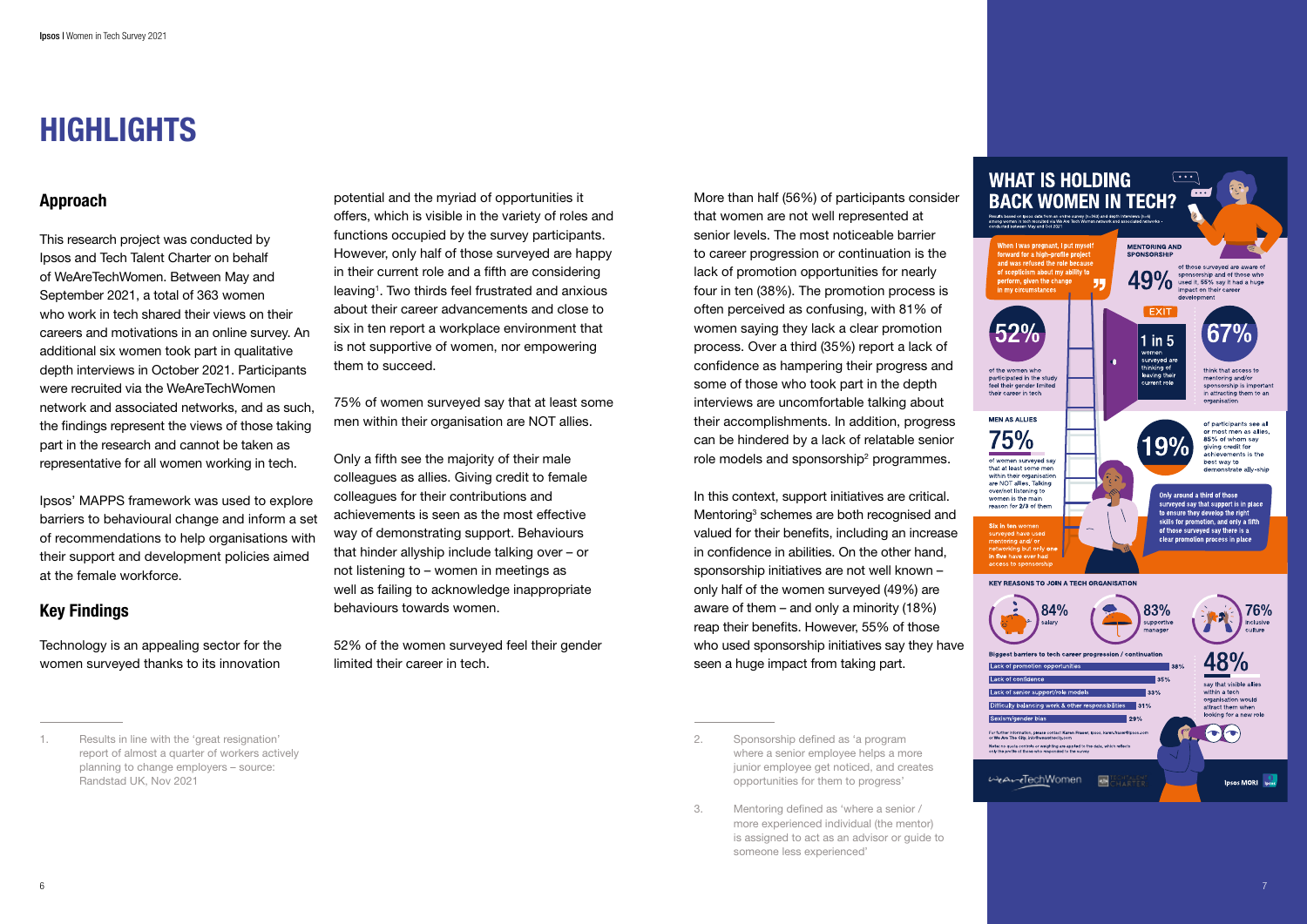# BACKGROUND

This report is based on the findings from a research study conducted by Ipsos and Tech Talent Charter between May and October 2021, on behalf of WeAreTechWomen (WATW).

The key objectives for the research were to:

### A mixed qual/quant methodology with a behavioural science lens

- Provide a snapshot of women in tech today, as represented by the study sample
- Understand women's perceptions of their roles and their careers
- Explore the barriers they face in terms of career progression
- Identify the support systems already in place and gauge their impact on retention
- Design a set of recommendations for tech organisations to improve female representation and address barriers to career progression and continuation

A total of 363 women aged 18-64 completed an online survey between May and September 2021. The invitation to take part was posted on the WATW LinkedIn page as well as shared with distribution lists of the WeAreTechWomen network and associated networks.

In addition, six in-depth interviews were conducted in October 2021 with women working in tech. The participants were recruited by Ipsos from a list provided by WeAreTechWomen.

Therefore, the results should be interpreted as a snapshot of women in the profession rather than representative of all women working in tech.

Additional analysis based on the Ipsos MAPPS framework was used to inform the study recommendations, including the design of intervention strategies to bring down barriers to career progression among the female workforce.



### Participant profile

In terms of their demographics, two thirds of the women who took part in the research are aged between 30 and 49, whilst a fifth are under 30. Over two thirds are from White ethnic backgrounds and a vast majority (80%) originate from the UK. Just under half (47%) have children (under ten years of age for about half of those). Nearly one in five (19%) has caring responsibilities.

Just under a third (30%) have a particular physical or mental condition: 14% have a mental health condition, 10% a disability and 8% are neurologically diverse.

From an employment perspective, most of the participants work full-time in mid-level or senior managerial positions across a mix of industries including the IT/Telecoms and Finance sectors. Nearly half have worked in tech for over ten years and a third work for large organisations of 10,000+ employees. 79% work for a UKbased business.

Whilst four in ten hold a role of a technical nature in a tech organisation, the remaining six in ten are split between tech roles in non-tech businesses and non-tech roles in tech.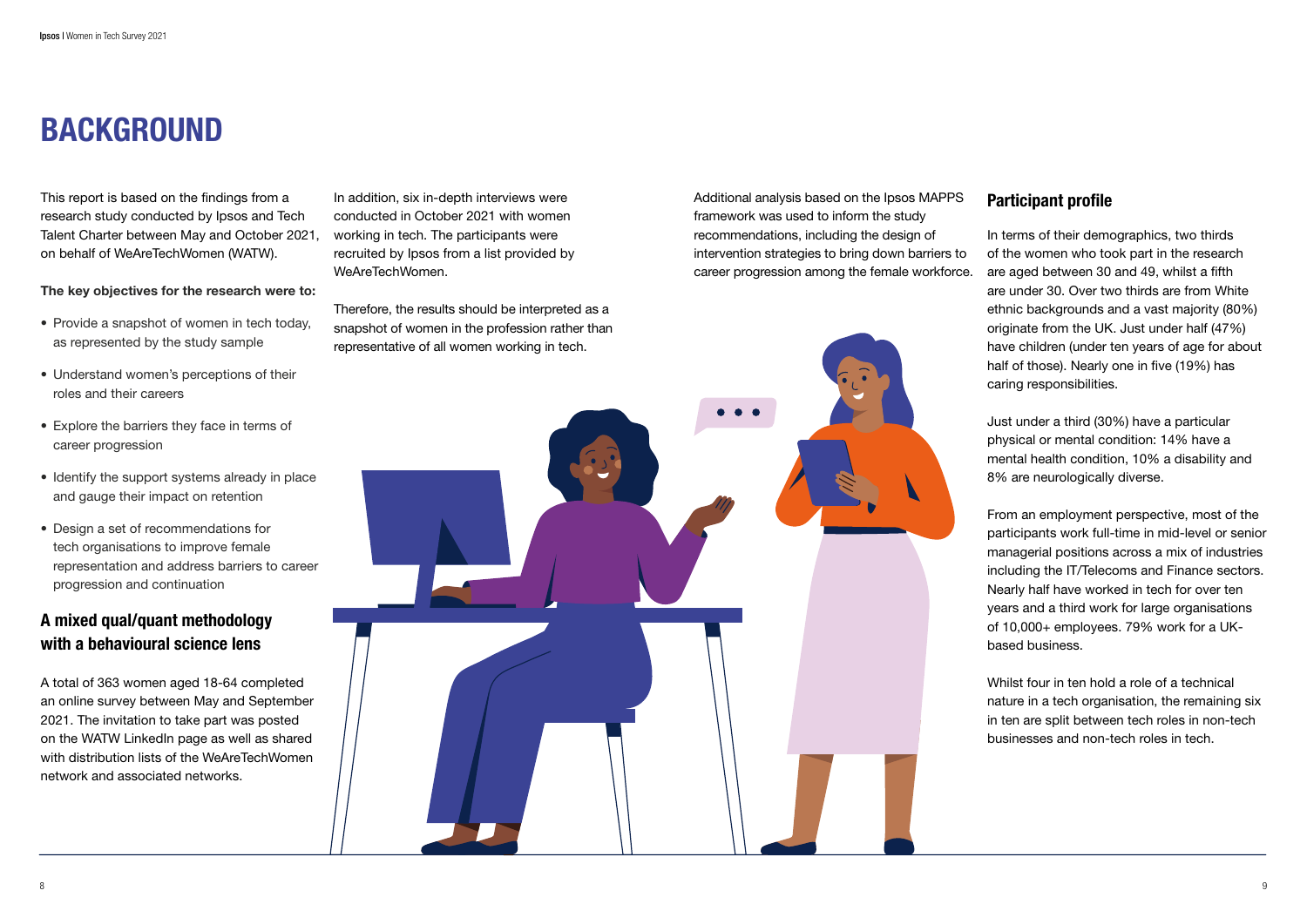# WHY WOMEN CHOOSE TECH/ SATISFACTION WITH CURRENT ROLE

The power of technology, including its innovation potential and what it enables, was identified as a key attraction by women we spoke to qualitatively. They are inspired by the multiple opportunities it offers. The wide array of industry sectors where technology is a driving force is another factor of appeal. As with other functions like HR and Finance, tech roles are found in banks, manufacturing companies or consulting firms – everyone needs tech.

Tech is sometimes perceived as a means to an end. It is a great way of solving issues that exist within companies or for end-users.

For some, tech is not the first career step. They evolve into tech as their role becomes more influenced by technology and their passion for it develops.



With regard to the key reasons to join a particular organisation within the tech sector, the vast majority of women we surveyed (84%) see a competitive salary as a main driver, with a quarter of participants choosing it as their primary reason. Beyond a good compensation, a supportive environment is also critical to many, including a line manager mindful of career development opportunities (83%) and a work culture that is inclusive, respectful, and welcoming to people who are different to the majority of the group (76%).

Flexible / part-time working is the fourth most important factor, with 68% choosing it as one of the reasons and a fifth (22%) as their main driver of choice. Mentoring and sponsorship initiatives are important for two thirds of women (67%) and is the main driver of choice for 10%. Whilst only the primary reason for a small minority of 3%, having allies visible in the workplace is another influencing factor for 48%.

# EXIT

# 1 in 5 WOMEN SURVEYED ARE THINKING OF LEAVING THEIR CURRENT ROLE

When it comes to their current role however, just under half (49%) of those surveyed report feeling happy, whilst another 30% are not entirely happy but enough to stay in their current role for the foreseeable future. A fifth (20%) are considering leaving; however, most of them (80%) intend to remain in a tech role or in the tech sector.

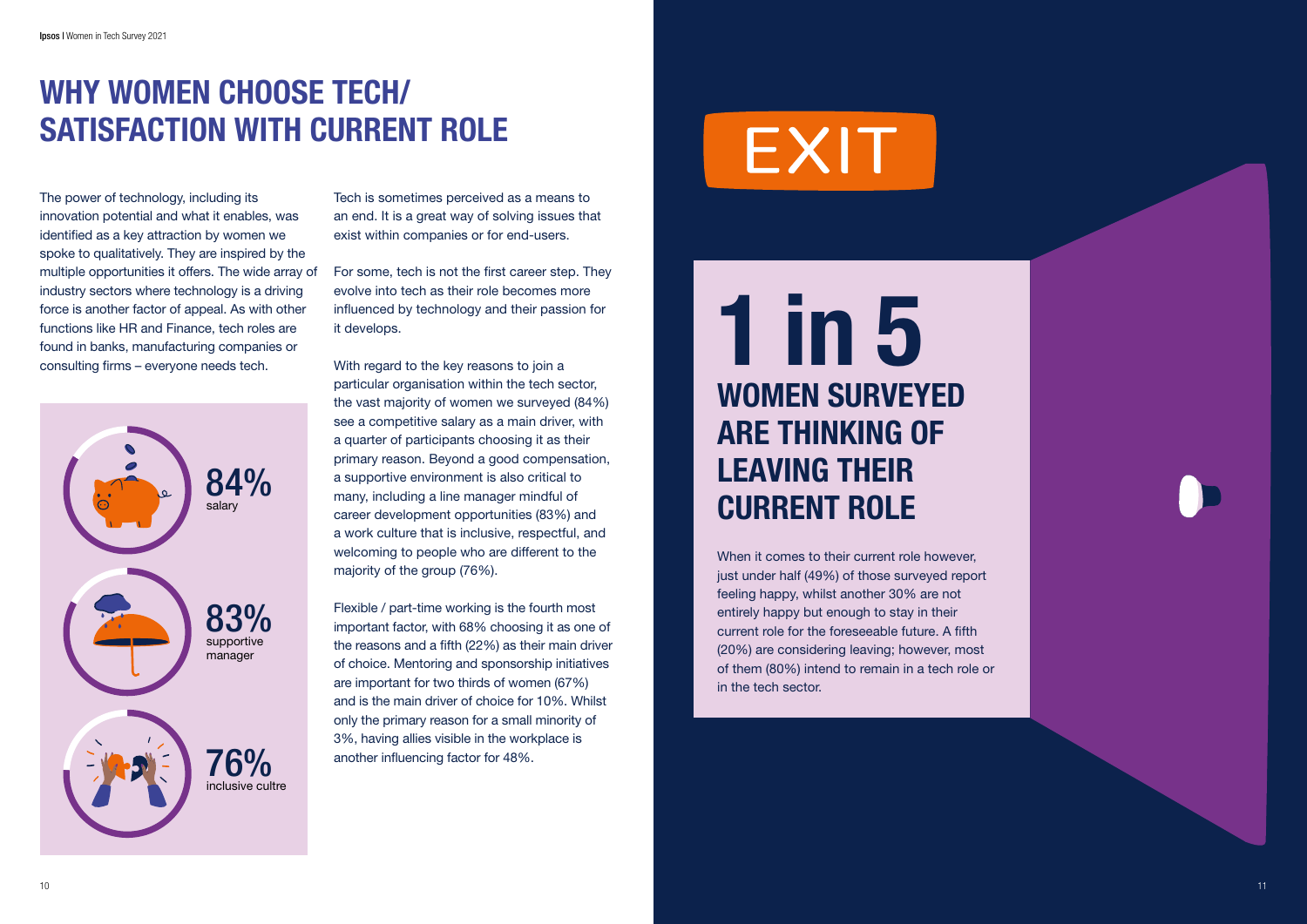

# FEMALE REPRESENTATION AND MALE ALLYSHIP

More than half of women surveyed (56%) consider that women are not well represented at senior levels in their organisation; over one in ten (12%) feel that they are not represented at all.

This perceived lack of representation is even more pronounced for women from minority groups or diverse backgrounds: 73% of the participants feel that women from ethnic minorities are not well represented.

19% 75%

of participants see all or most men as allies, 85% of whom say giving credit for achievements is the best way to demonstrate ally-ship.

Only a fifth (19%) of the women surveyed see all or most of the men they work with as allies, whilst half report that only some of the men are.

In this context, a male ally is defined as a 'man who actively supports gender equality e.g. through their behaviour towards women, their support of (and on behalf of) women, and their hiring / training / promotion decision making etc'.

Offering similar training opportunities, general opportunities and responsibilities, providing flexibility to those with caring duties and fostering a positive environment where women can thrive are the other most commonly reported behaviours that foster ally-ship (for 59%, 56%, 52% and 50% of participants respectively).

of women surveyed say that at least some men within their organisation are NOT allies.

For 63% of them, this manifests itself in men talking over or not listening to women in meetings. 54% of them also report men not calling out on inappropriate behaviour towards women or acting inappropriately themselves.

Some men can also fail to foster a positive workplace environment where women can thrive. 40% of women surveyed feel that they take credit for contributions and/or achievements of female colleagues.

# KEY BARRIERS TO CAREER PROGRESSION AND PERSONAL FULFILMENT

52% of the women who participated in the study feel their gender limits their career in tech.

About two thirds (63%) feel frustrated and anxious about their career advancements, and close to six in ten (57%) have issues with their workplace environment and culture that they don't perceive as supportive of women and empowering them to succeed. Those we spoke to qualitatively feel that the organisational system they evolve in has been designed by men for the benefit of men. This is evident in the established social and cultural norms at play in the workplace.

> A typical meeting is eight males, two females. It is hard to have the confidence needed in these situations

 $\bullet\quad \bullet\quad \bullet$ 

It's still the case that men's potential is very much more part of the mix than it is for women

It's something that women are brought up with their whole lives. Women are told not to take risks

In addition, 42% of women identifying as being from an ethnic minority group agreed that they felt their ethnicity was a limitation in their career progression. 32% of those whose nationality was different from the country in which they worked felt it was a limitation.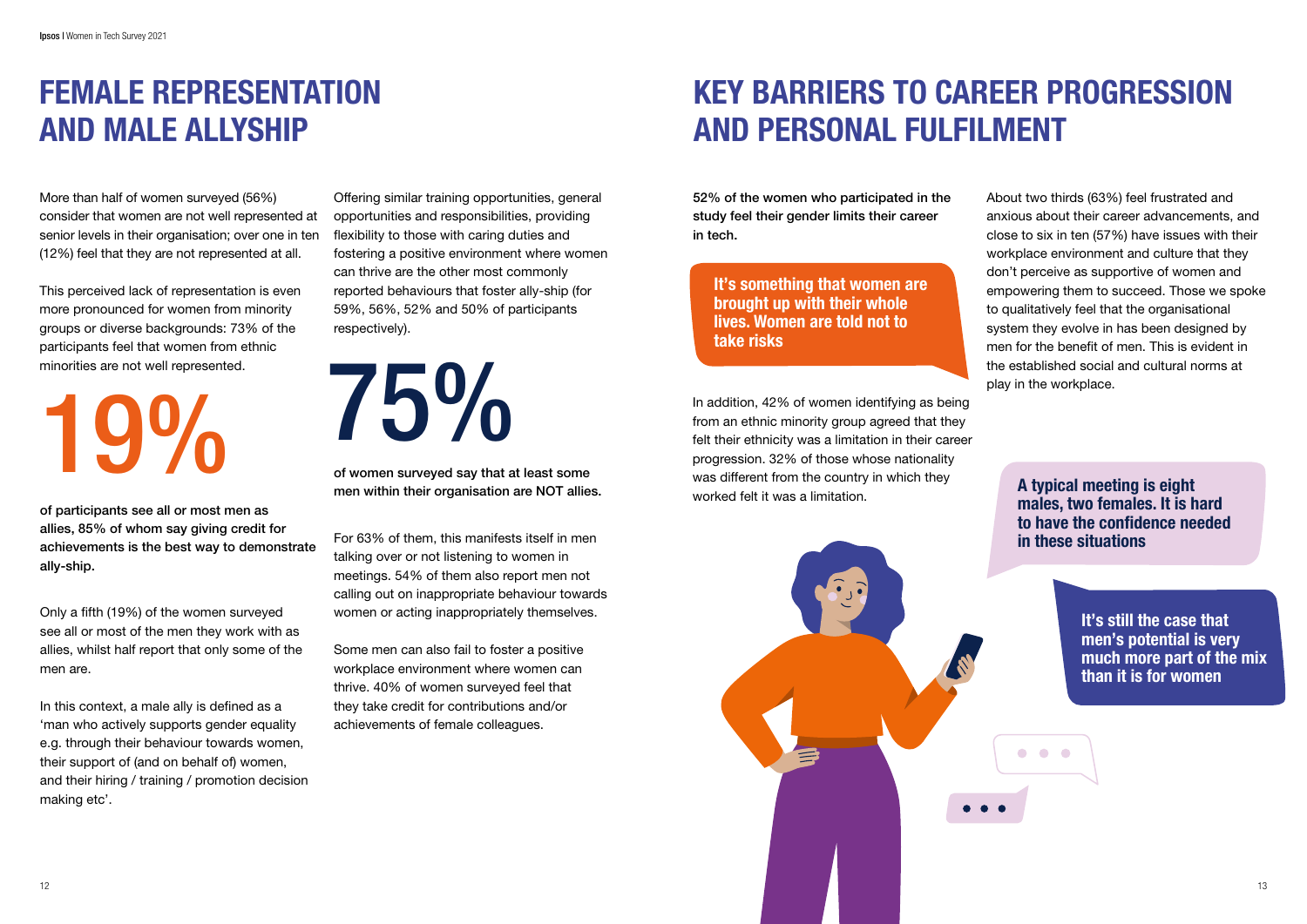### Biggest barriers to tech career progression/continuation



There are many perceived barriers to career progression. The most mentioned is the lack of promotion opportunities for nearly four in ten women surveyed (38%). Only 19% find the current promotion process clear and only 27% deem the support in place to develop the right skills or experiences for promotion sufficient. A few women who took part in the depth interviews feel that they have to earn a promotion, whereas men are more likely to be judged based on potential and capability.

Over a third (35%) report a lack of confidence as an obstacle. It is often an internal barrier – some women we spoke to qualitatively see it as a function of how women are raised and triggered by gender imbalance in office environments. This can lead women to limit themselves mentally.

Moreover, some of those we spoke to qualitatively said that they are often uncomfortable talking about their accomplishments. This means they are often played down, which then exacerbates the existing inequality and can also slow down promotions.

Progress can also be hindered by a lack of relatable senior role models and senior sponsorship, which is a common issue for a third of the women in tech for the women we surveyed.

31% of participants say that finding the right work/life balance can also be challenging. Qualitative feedback supports this: help from family members e.g. husbands/partners etc. is essential to enable many women to multitask working in tech with having a family, and progress is not always easy as pregnancy and/ or managing household responsibilities after marriage can impede progression.

Alongside networks<sup>4</sup>, mentoring and sponsorship initiatives are perceived as somewhat or very useful by 90% and 89% respectively of those who have used them. Sponsorship is considered slightly more impactful than mentoring and networks, with 85% reporting some or a huge impact from sponsorship, vs. 75% and 78% from mentoring and networks respectively. However, all three initiatives have a similarly high likelihood of being recommended to other women working in tech: 77% for sponsorship, 70% for mentoring and 73% for networks extremely likely to recommend them to others.

On the other hand, in their qualitative interviews, participants also highlighted opportunities for women to leverage the traits that can set them apart from their male colleagues. This includes the ability to collaborate more effectively or to be a good listener.

# MENTORING, SPONSORSHIP AND NETWORKS



of the women surveyed think that access to mentoring and/or sponsorship is important in attracting them to an organisation.

Having the right support systems are key to women's tech career progression.

Among the participants, mentoring has both higher awareness and usage levels than sponsorship: 84% of those surveyed are aware of mentoring, but only 49% of sponsorship. Among those aware, 55% have ever used mentoring and 34% of them currently take part in a mentoring programme.

On the other hand, only 18% of those aware of sponsorship have used it and only 8% of them are currently involved in a sponsorship initiative.

Among those who are aware of these support options but are yet to use them, over eight in ten would be interested in joining a mentoring programme, whilst over seven in ten would be interested in sponsorship and/or networks.

### Key benefits of mentoring and suggestions for improvements

58% of those surveyed who have used mentoring felt that it helped increase confidence in their own abilities, 57% reported that it provided support for difficult work situations and 54% that it inspired them to achieve more in their career.

The bank has a sponsorship program. It's been amazing for me. But women maybe (sic) not looking for that sponsorship or waiting for that connection

<sup>4.</sup> Networks defined as 'a network of people in similar industries / roles or focused on a particular issue (e.g. diversity) that provides opportunities for making contacts, sharing information and support etc.'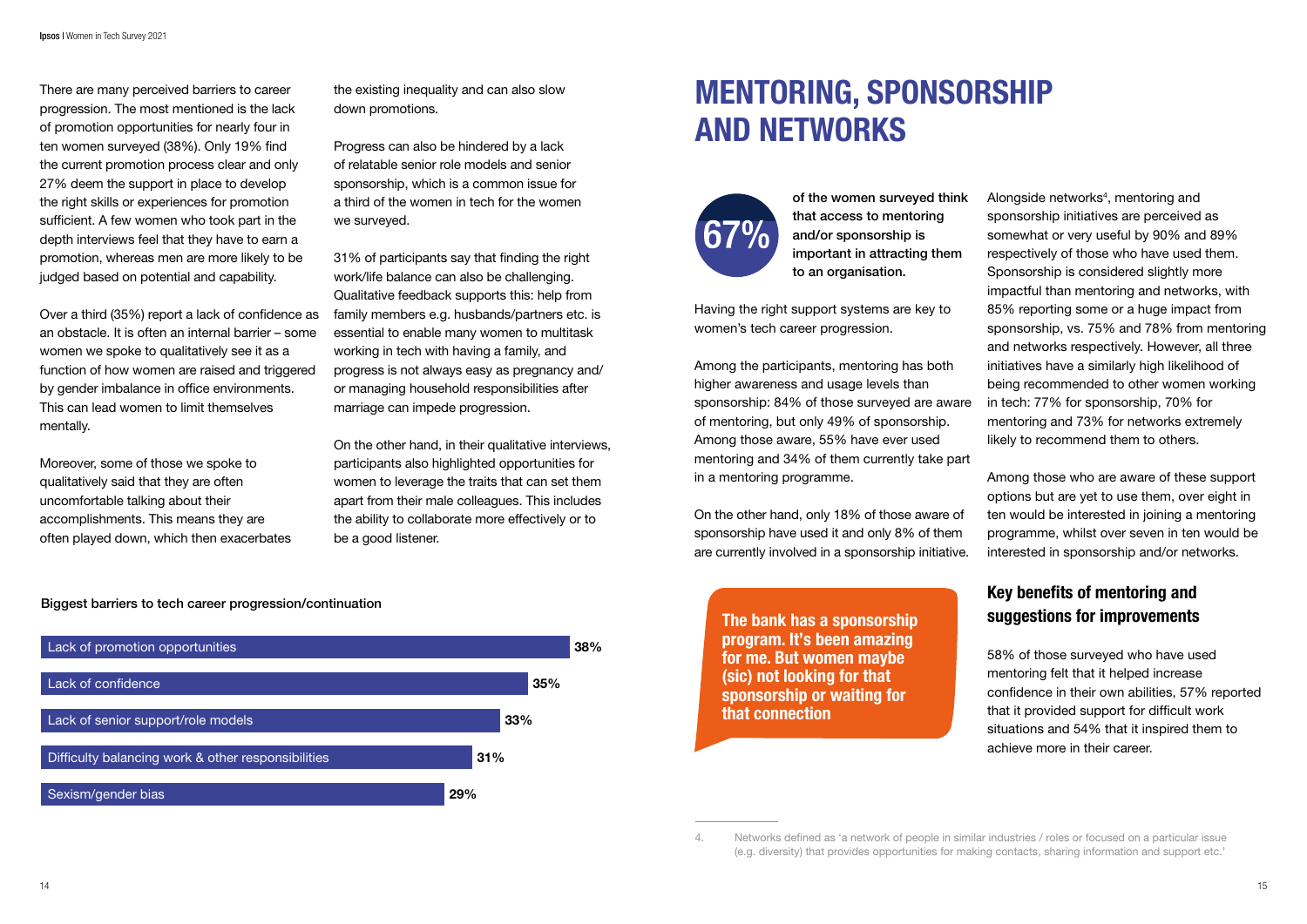I think I could have gotten more from the experience if I knew more about how to be an effective mentee. In the past I've not always known what to ask or even how often to set meetings

We're not saying that you need sponsors because you are women. We're saying everyone needs sponsors. Men already have sponsors. How do we get you sponsors?

Those not currently involved in mentoring provision suggest the following improvements:

- Make mentoring more available 42% say it has never been available to them
- Brief potential participants and demonstrate key benefits – 21% claim not knowing enough about it
- Reassure about the process and its outcome – 17% say they'd be nervous about having too much attention on them

Qualitative participants feel that the following initiative would also help:

• Make the list of the mentors available more visible (so that mentees can choose)

### Sponsorship: low awareness and suggestions for improvements

19%

- Carefully match the mentee and the mentor
- Ensure the mentor isn't someone in the company who works directly (on projects) with the mentee
- Train mentors so sessions are planned effectively, with clear objectives set from both sides

of those surveyed are aware of sponsorship, but only 18% of them have ever taken part in a sponsorship initiative. However, 55% of those who have report a huge impact on their career.

Overall, over nine survey participants in ten have never benefitted from sponsorship opportunities, of which six in ten hadn't even considered this initiative. Of the third who had considered obtaining a sponsor, less than half has actually tried.

Many fail to consider it due to a lack of knowledge about the process (44%), alongside a lack of sponsorship opportunities within their organisation (39%).

The minority who have taken part in sponsorship initiatives enjoyed the opportunity it provided to

I feel proud to be able to open doors or promote other women. It is one of the most meaningful things anyone can do, asking you to sponsor them

I use my network a lot. There is someone out there that I know that I'm sure would help if I was stuck - because I would do the same back

gain exposure to people at a senior level in the organisation; many also felt that it gave them a stronger voice internally.

Those who haven't tried to obtain a sponsor suggest the following ways to improve sponsorship initiatives:

- Raise awareness and understanding of sponsorship and how it works within a corporate structure – 44%
- Provide further clarity on how to obtain a sponsor (35% do not know how to approach a sponsor)
- Showcase examples of successful sponsorship relationships to drive further awareness; 28% say they don't know anyone who has done it previously
- Make sponsorship more widely available 39% of those surveyed say that sponsorship isn't available in their organisation

In their depth interviews, participants also mention the following:

- Ensure clear objectives/outcomes are set and aligned with the sponsored employee's objectives
- Enable them to have a sponsor with evident common ground

• Women in senior positions should also be encouraged to sponsor other women as this can be both effective and rewarding.

### **Networks**

Over eight in ten (82%) are aware of networks. About half (56%) of the participants have previously used a network, with 42% currently using one.

Among those currently using networks, 71% belong to a tech industry network, whilst almost nine in ten (87%) belong to a network focused on women.

Note: research participants were recruited via the WATW network (and associated networks); usage of networks reported here is solely representative of this particular cohort and not of all women in tech.

Those who have never used networks mention lack of knowledge and the extra time requested as reasons for not using networks.

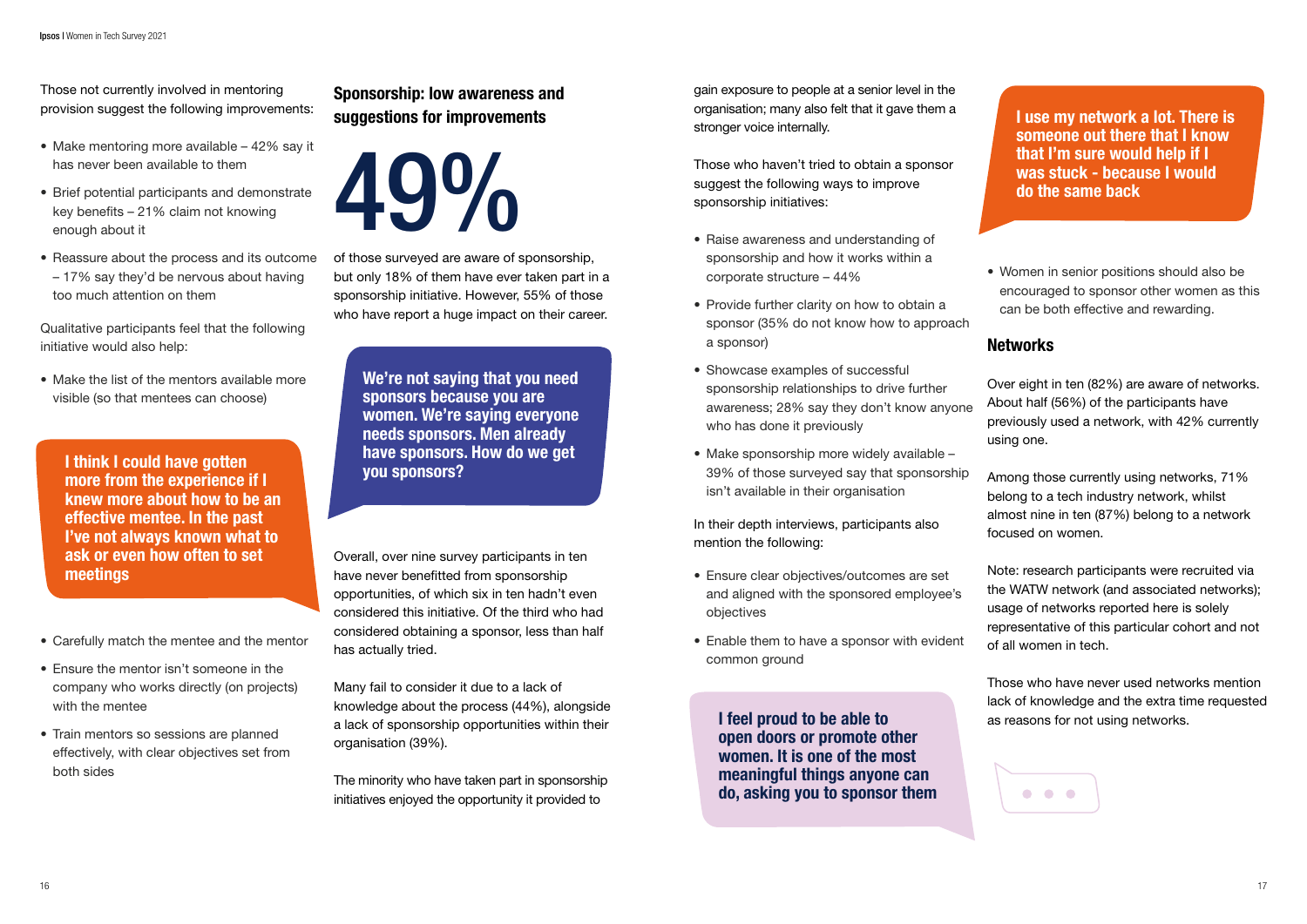

# A SYSTEMIC ISSUE

Using Ipsos' MAPPS 5 model for behaviour change, we are able to identify a negative cascade of consequences that stem from environmental factors as well as established social and cultural norms.

Qualitative findings show that sexism is still

experienced within tech organisations, but its manifestation is more covert than overt.

Overall, the playing field is not seen as level for men and women – be that for conscious or unconscious reasons.

### Environment, Social and cultural norms

Women in tech believe that their workplace environment and culture does not support their career progression

- Lack of opportunities rated as the biggest career barrier (58%)
- No clear career path processes (37%)
- Male colleagues that aren't allies don't show support for a fair environment (75%) and non-discriminatory acts (79%)

### Lack of Confidence

This arguably creates a lack of confidence in women in tech as they are unsure of how they can progress their career

• Lack of confidence is the second most highly rated barrier for women in tech (35%)

### Intuitive and automatic thinking

This means that women in tech resort to intuitive and automatic thinking to navigate the uncertainties of their career progression – 'make it up as they go along'

### Frustration and anxiety

Unsurprisingly, women in tech feel frustrated and anxious about how they can progress with their career

# 01

# 02

03

# 04

"I think that there is bias - conscious or unconscious - which is a really big thing we need to tackle. So if you're looking for 10 people to sit on a promotion committee and you are 80 percent male, it's easier to go find eight men and two women. But actually, what you need to do is to find five women and five men. So reducing that unconscious bias is really important and probably the first thing I would say needs to be done"

> The men have lots of sponsors, and we see it because there are just so many more of them – and we don't see enough men sponsoring women

"There are men who claim to be great supporters and great champions, and then they'll say something which gives them away. And then you realise, actually, how much supporting are they really doing? Are they just saying the right thing in public and in private, they're doing something different? And so I think that sexism tends to be a little bit more subtle than it perhaps was, but it still absolutely exists."

There are several stages to MAPPS, but fundamentally is a model that sets out the key dimensions that are important for behaviour change. For more information please visit www.ipsos.com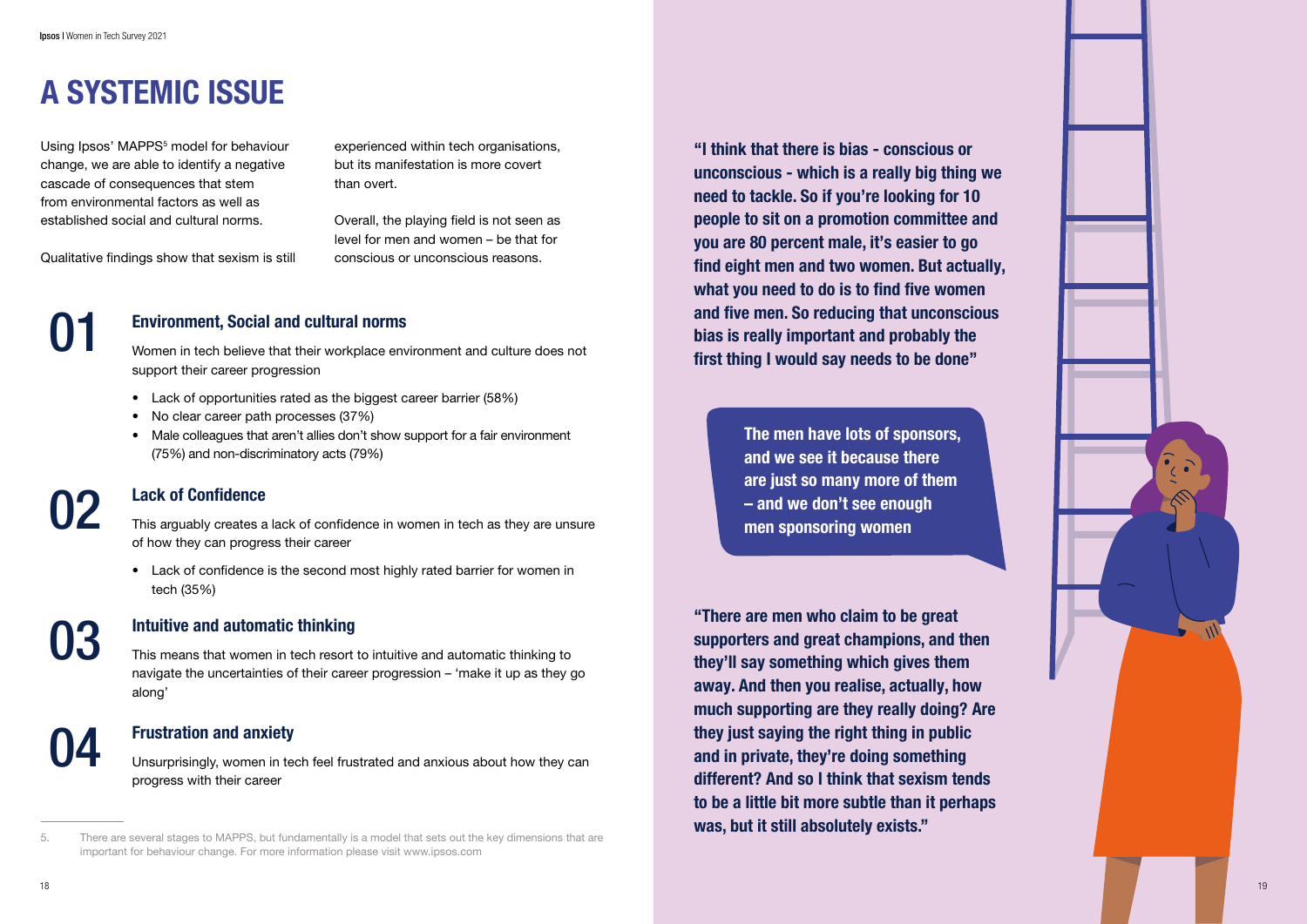She was always interested in tech and data, which led her to start as a Graduate in Consulting.

Mentoring and sponsorship played a critical part in propelling her career.

She set up a 'Women in Tech' network to help her company consciously do more in supporting women in the tech business.

A lack of senior support has occasionally held her back, although this has improved in time, with a few senior leaders really understanding her and her goals.

She's keen to continue with mentoring and networking; she sees mentoring in terms of having a sounding board.

# CONSULTANT IN TECH AND FINANCIAL SERVICES, CO-LEAD FOR THE UK AND IRELAND

I have less visibility on the broader scale, I didn't know how to market myself, so I tried to learn how to be more visible

She has also observed sexism in the workplace, but "not in your face sexism, I've seen it in micro-aggressive performance reviews. In very small groups of senior people, often men dominated, people value different skills and styles, and often interpret it wrong (sic)."

Mentoring relationships who make me feel good about myself are the most rewarding

Networking is something she still finds quite challenging, as she is not always confident in big groups.

She believes that showcasing the variety of jobs in technology will help women progress careers in tech.

> High schools think it's just coding, but there are so many jobs around design/customer journeys/research. We don't tell people about all the jobs you can have

# CASE STUDIES



**JENNY**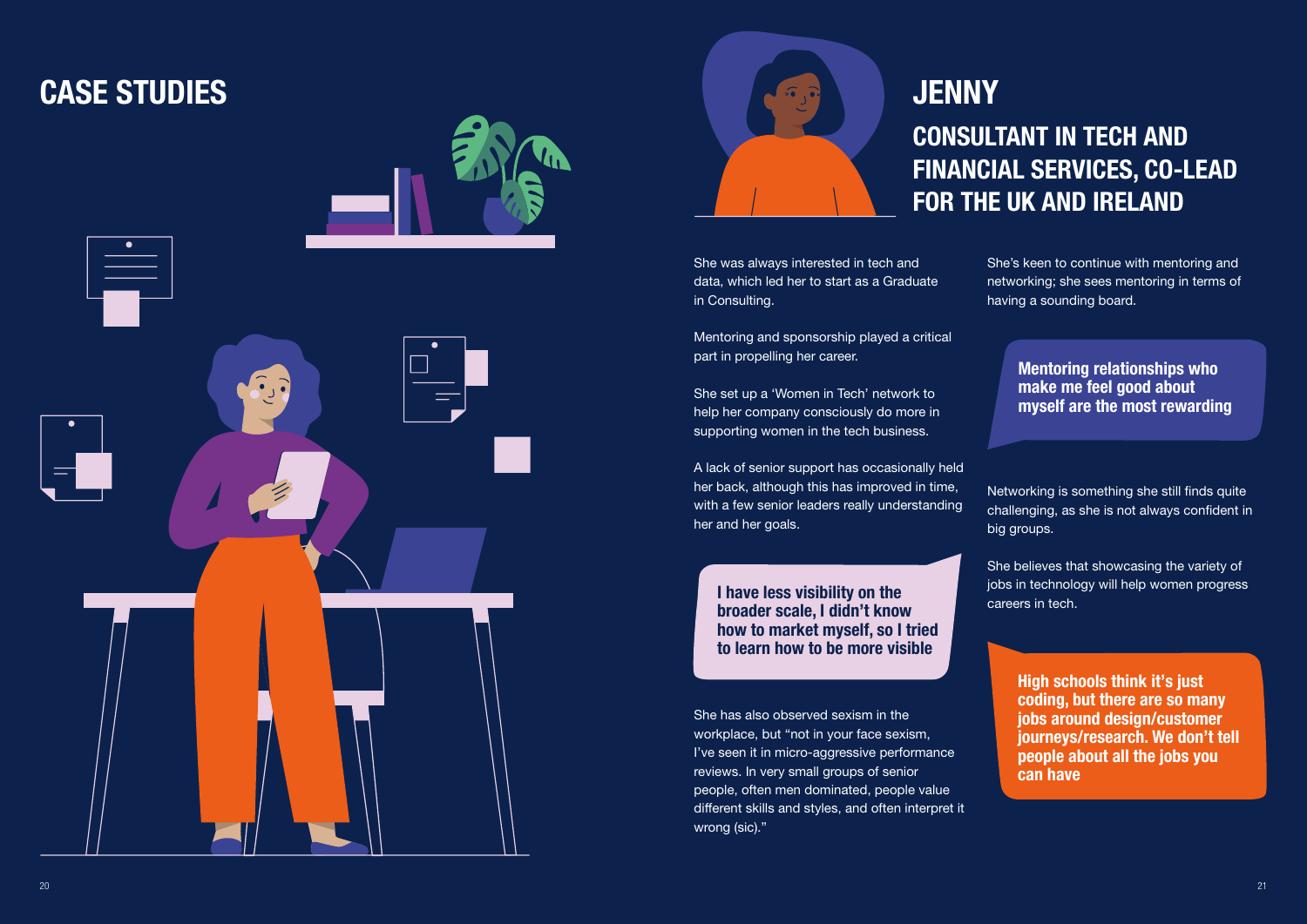

# CAROLINE HEAD OF OPERATIONS FOR A GLOBAL BANK

With no higher education qualifications, Caroline started at the service desk of a publishing company in the 90s and has worked her way up gradually.

The prospect of a higher salary as well as the desire to work with inspiring managers motivated her to keep progressing.

Sponsorship was a key factor in her success:

The bank has a sponsorship program. It's been amazing for me… wherever I've gone I've always had that person that would allow me to be my authentic self

We are able to cross boundaries that men sometimes aren't. Women don't carry the same level of ego sometimes. I look for where we can all succeed together. It's not an 'I' problem, it's a 'we' problem

I don't show up unless I'm prepared. Someone once asked me "Why don't you worry? And I said 'cause (sic) I plan not to worry, right?"

I've always been someone that would reach out to someone and say, can you help me or can I meet you?

> Why do they always assume it's a man because men are more likely to be in those roles. So there is something around language that we just accept and maybe we need to challenge

Mindfulness has also helped her with her confidence, as has a lot of practice in her work:

> She feels women need to find ways to better manage their 'negative voices' and boost their confidence by being louder and prouder of their achievements:

She believes women can bring particular and valuable skills to the tech industry, and need to be more proactive when seeking sponsors:

> She's witnessed bias in many companies albeit mainly unconscious - that needs to be challenged. Strong role models and allies – male or female - need to support women as they progress. The tech industry needs to take decisive actions to improve the gender gap, including implementing working policies that support all employees, including women at different stages of their journeys.

I interviewed so many roles and a man will stand up and tell you everything he can do and women will go on and say all the things that we cannot do!

> The why has been spoken about for so long. It needs to be about action now. It's no longer about the 'why' – it's the 'why not'?

There have been times where I'm anxious or nervous and have that negative voice - which I know is stronger for women

We need to have role models like myself who are confident enough to speak out and share our own experiences and offer to help support those ladies. And we need our men to be allies to us

From a business perspective we need to highlight more that you can do with flexible working support etc. Respecting that career breaks don't mean that we've lost our minds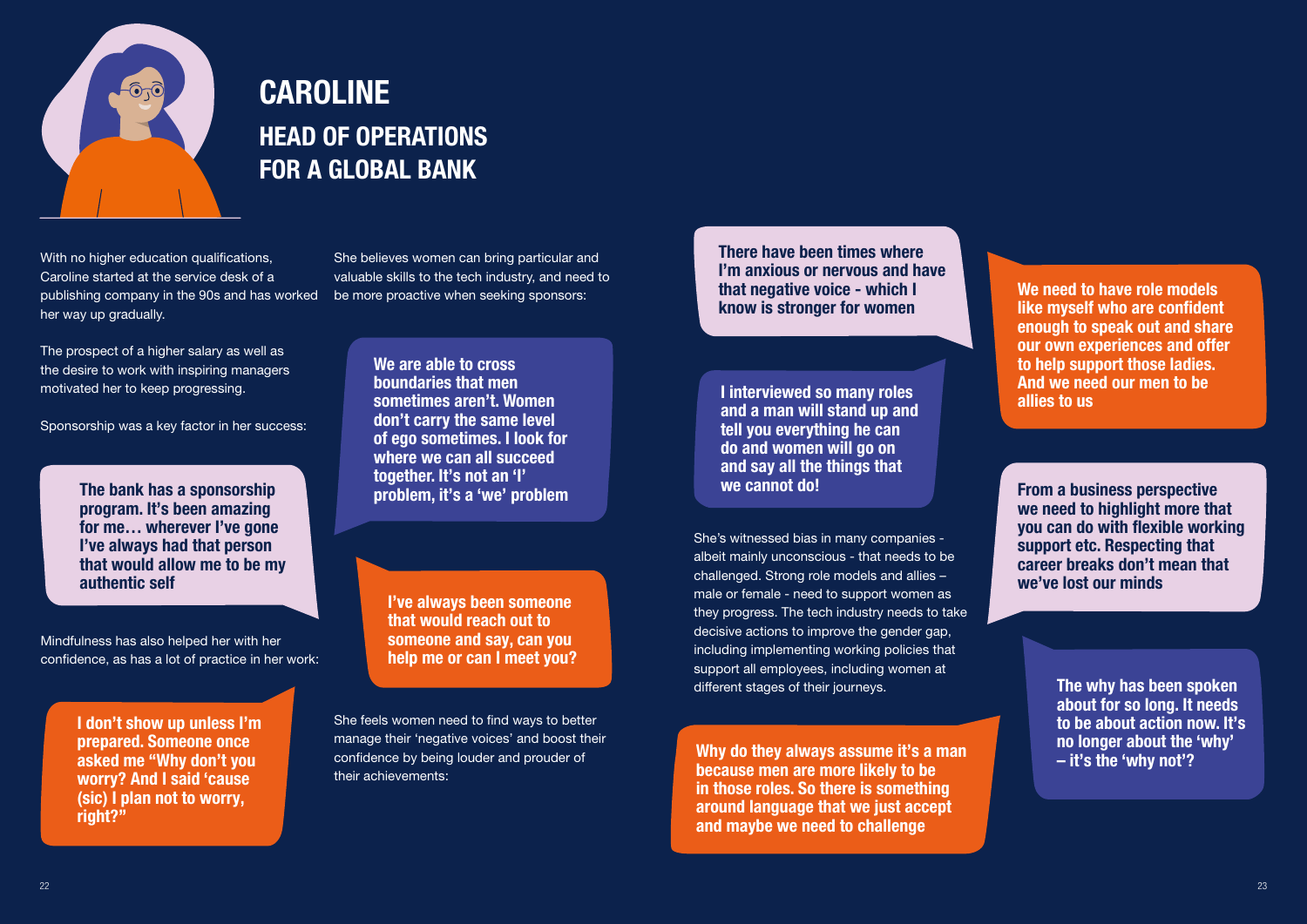

Her current company supports her well in terms of being a confident woman in the workplace. In terms of senior support, she feels it starts with both men and women.

> I feel proud to be able to open doors or promote other women. It is one of the most meaningful things anyone can do, sponsoring others or asking for sponsorship yourself



I get bored easily, and always hungry to learn, so once a task is on track, I want to move onto the next problem or opportunity

We need to be opportunistic to make the most of the resources available. I have all the senior support I want, but it took me a while to get this

Childcare and domestic duties support is needed to support women in tech. She would like employers to be compassionate and tangibly help women to juggle priorities. Both men and women are pretty much at the same level in their careers until they become parents, then their paths diverge. Everyone needs to join forces to change this inequality.

In terms of sponsorship, she sees this as more scarce but even more important than mentoring. For her, sponsorships have been accidental or coincidental, and she has not always had them. They are much harder to find, and attention should be paid to this.

This is the best and worst thing about being a woman, it is the reality and is so difficult

# ANNA CONSULTANT FOR LARGE TECH COMPANIES

She's worked in Consulting for tech giants in disruptive technologies for over 20 years.

Anna comes from a family of engineers and has always seen how powerful tech is and has been drawn to its limitless offering from a very young age.

She has changed roles and organisations because she loves a new challenge; at times issues around diversity and inclusion have also encouraged her to move on.

She has worked across many countries and organisations during her career in tech.

She has held roles in project management, innovation, change management and is now working in the social impact and inclusion space.

Asha was always excited by computers and fascinated by the world of IT.

When she became a mum, she faced some challenges in her wider team but was able to progress nonetheless thanks to a supportive manager.

Her biggest ally in the tech world has been her husband.

> If he hadn't supported me to move from India to the UK alone, and to do the executive MBA I'm doing now, alongside my career, I wouldn't have been able to do any of it

My progression has not always been that easy. When I was pregnant, I vividly remember putting myself forward for a long-term, high-profile project, and initially I was refused the role because of scepticism about my ability to perform on this highpressure job, given the change in my circumstances. So, I raised this with my line manager who luckily fully supported me and got me onto the project. He backed my ability. This has been a big reason as to why I've been able to progress

She sees sponsorship as the biggest thing needed to support women in the tech industry. Organisations need to play a very active role here.

Helping the next generation to understand careers in tech is also important, including developing outreach programmes in schools to ensure children know there is more to tech than just coding.



# ASHA

## FROM PROJECT MANAGEMENT TO SOCIAL INCLUSION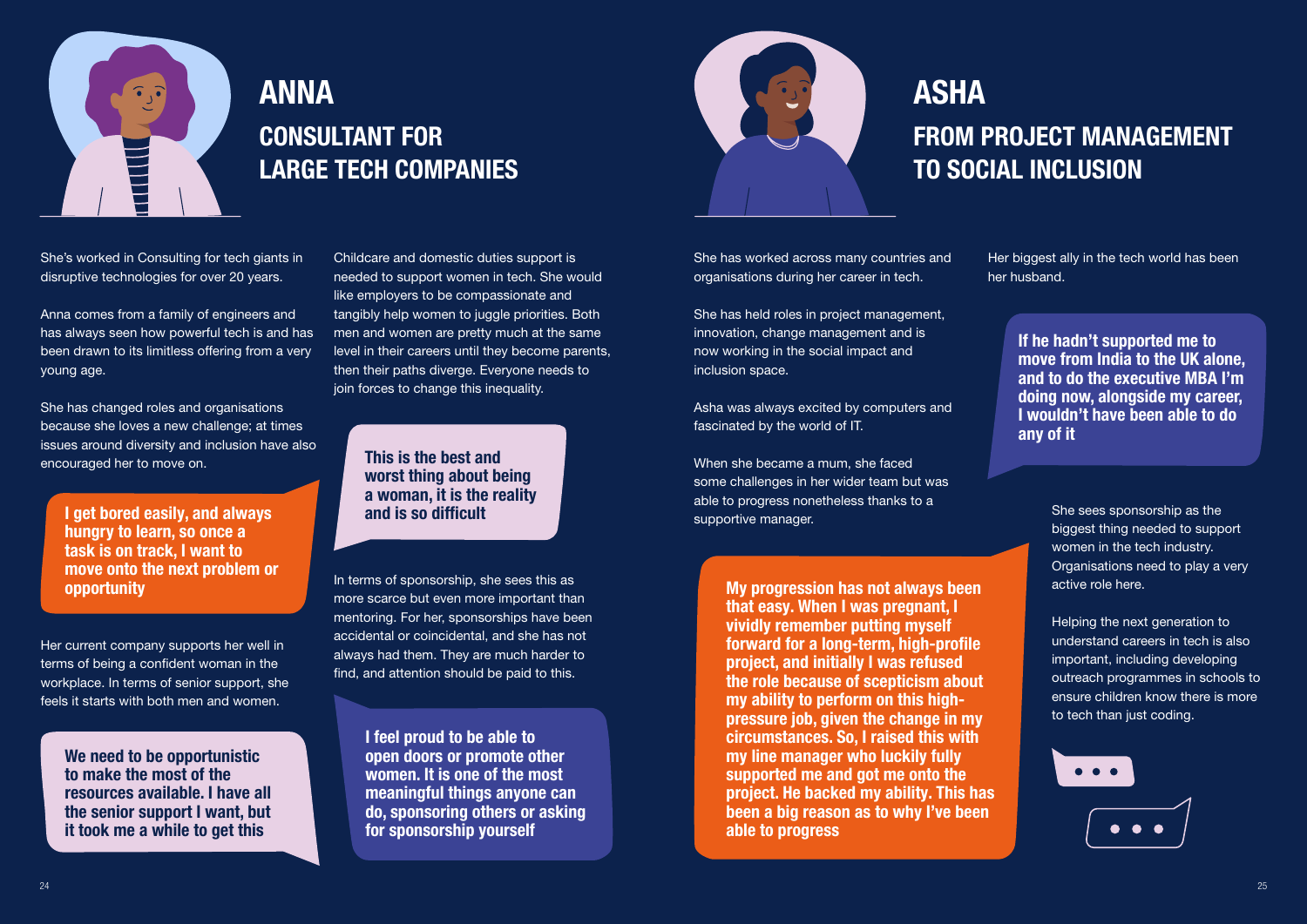

The range of opportunities to work in a wide variety of environments is what primarily attracted her to tech.

She also acknowledges the importance and value of sponsorship and feels that it is a lot more powerful than coaching to progress women's careers.

# ELIZABETH A TECH CAREER IN CONSULTING

I say to young people who are talking to me about which industry they should target to work in – 'Why would you want to pigeon hole yourself into a certain environment?' Technology is needed in every industry. I have done tech for banking, recruitment accountancy and advisory services. They are quite different and have quite different requirements

It takes years to get promoted in the environments I've been in, so find the opportunities that will help you get the next level

She has progressed her career by taking new opportunities rather than awaiting promotion. We're not saying that you need sponsors because you are women. We're saying everyone needs sponsors. Men already have sponsors. How do we get our women to have sponsors too?

We tend to see women being told they need coaches ... what an organisation is actually saying is the men are equipped to progress in this organisation without any extra help. They are operating in a world that was designed by men for men

Potential is a key part of the promotion process, alongside platform and performance; this is where she sees the situation differing between men and women.

Elizabeth states that in an 80% male environment, bias will clearly be a factor and that sexism exists, although in a more subtle form than 10 years ago.

She admits that women don't always help themselves so may need support and encouragement to go for promotion.

There are so many different technology jobs, and there's absolutely no reason why we shouldn't be retraining and giving people a whole new lease of life. This should be another big area of focus, if we want to make the best of the talent in our society

It's still the case that men's potential is very much more part of the mix than it is for women. My feeling is women are expected to be hitting the mark whereas with men there's a little bit more potential applied to the mix for them

I think that there is bias – conscious or unconscious – which is a really big thing we need to tackle... Reducing that unconscious bias is really important and probably the first thing I would say needs to be done

I know that when I was at a firm, I took myself off the list for promotion a few times because I didn't think I would make it. I would never do that now! If I could go back to my younger self, I would be saying, don't be mad, go for it

There are men who claim to be great supporters and great champions, and then they'll say something which gives them away... And so I think that sexism tends to be a little bit more subtle than it perhaps was, but it still absolutely exists

The disparity between genders may become worse in our post pandemic return to the office "You're going to see women opting for the flexibility of working from home and falling behind because it's going to be the four o'clock school run, or the orthodontist appointment that they have to juggle whereas you'll see the men going into the office with access to all the networks that will bring them the after work drinks and so on and so forth."

She believes the biggest opportunity to increase female representation in tech is to retrain, i.e. retrain many capable women who have lost their jobs during Covid, and train them in tech.

Improving the promotion process for women can also be tackled with focus on proactive Talent Management.